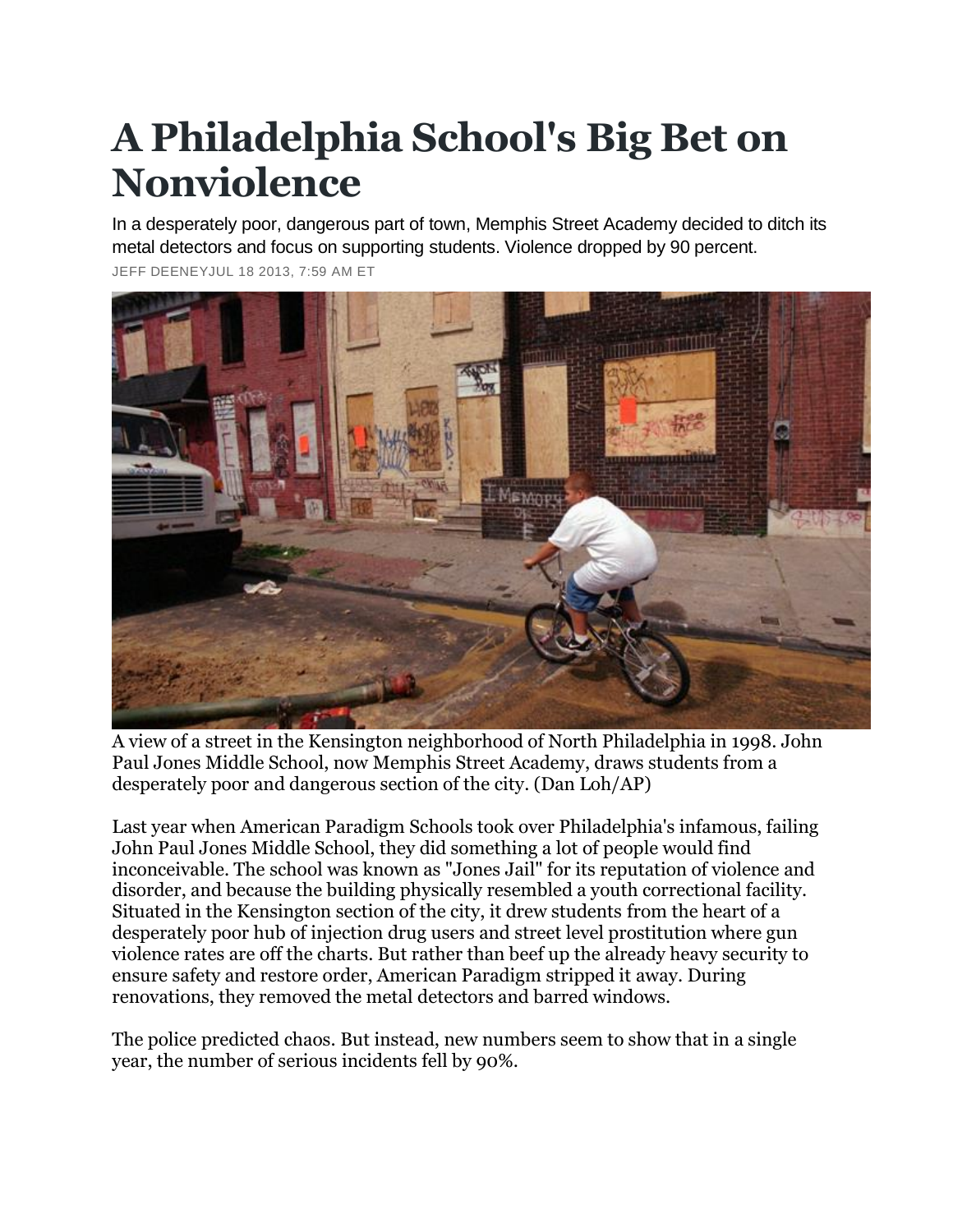The school says it wasn't just the humanizing physical makeover of the facility that helped. Memphis Street Academy also credits the [Alternatives to Violence](http://www.avpusa.org/)  [Project](http://www.avpusa.org/) (AVP), a noncoercive, nonviolent conflict resolution regimen originally used in prison settings that was later adapted to violent schools. AVP, when tailored to school settings, emphasizes student empowerment, relationship building and anger management over institutional control and surveillance. There are no aggressive security guards in schools using the AVP model; instead they have engagement coaches, who provide support, encouragement, and a sense of safety.

The size and immediacy of the drop will strike some as suspect, but Memphis Street Academy stands by accuracy of their numbers, saying that they are required by law to report the same types of incidents any other school must report. Nothing about the reporting process or the kinds of incidents that must be reported was changed. And while many charter schools are criticized for "creaming," i.e. taking only the best students and transferring those with behavior problems or disabilities to other struggling public schools, the Memphis Street Academy and the Alternatives to Violence Project insist that wasn't the case, here. The conditions of their charter required them to pick up exactly where John Paul Jones left off.

Carolyn Schodt, a registered nurse at Alternatives to Violence who also runs AVP inside Graterford State Prison, says, "We did this with the same students, same parents, same poverty. In one school year serious incidents - drug sales, weapons, assaults, rapes went from 138 to 15.

 $\ddot{\phantom{0}}$ 

"The police department told us flat out, 'You're foolish, and you'll regret it.'"

Fifth grade certainly isn't too early for school-based violence intervention programming in North Philadelphia. Memphis Street Academy kids grow up quick. Many students have parents struggling with addiction and older siblings in the drug game who are already either dead or in jail. The reality of life in their community can be harsh; teachers say students coming to school in the morning witness prostitutes on Kensington Avenue tricking to get their wake-up dope shots. On the way home in the afternoon, after the extensive network of drug corners operating in the neighborhood are up and humming, they might have to dodge bullets. Students have brought dirty syringes and discarded guns they found on the street to class. By middle school many of them have witnessed more violence than most Americans who didn't serve in a war ever will.

Previously listed as one of Pennsylvania's persistently dangerous schools, John Paul Jones was known as an unruly place where fights were the [norm](http://www.greatschools.org/pennsylvania/philadelphia/2075-Jones-John-Paul-Middle-School/?tab=reviews) and street violence from the surrounding neighborhood occasionally [spilled](http://abclocal.go.com/wpvi/story?section=news/local&id=8589019) onto [school property.](http://articles.philly.com/2008-10-16/news/25265306_1_gunfire-chinese-takeout-wounds) This despite the fact that security measures at the time--the ones the school got rid of while rebranding to Memphis Street Academy--were extreme.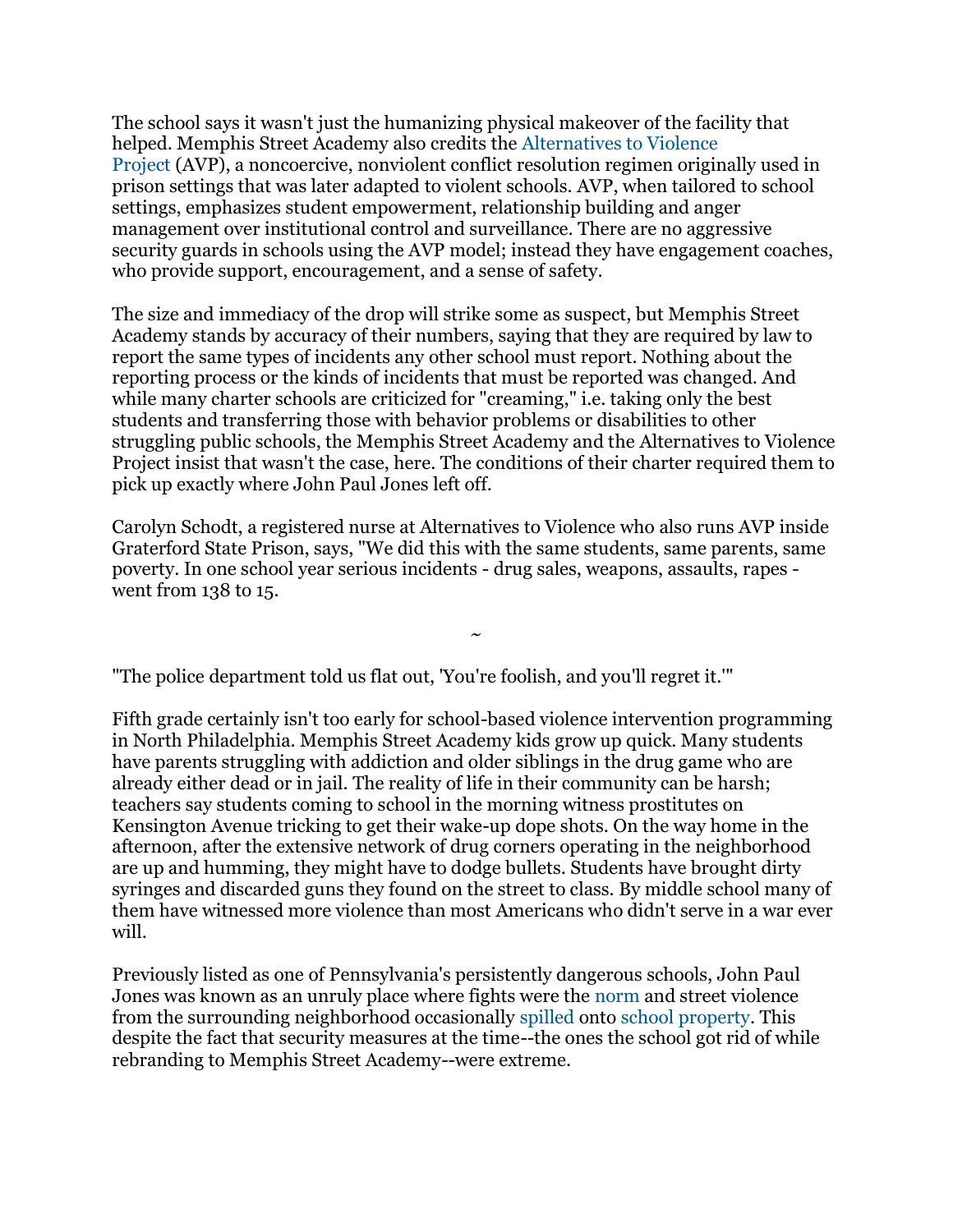"Every day ," says CEO of American Paradigm Schools Stacey Cruise, "they would set up a perimeter of police officers on the blocks around the school, and those police were there to protect neighbors from the children, not to protect the children from the neighborhood." Before school let out the block would clear, neighbors coming in off their porches and fearfully shutting their doors. Nearby bodegas would temporarily close shop. When the bell rung, 800 rambunctious children would stream out the building's front doors, climbing over vehicles parked in front of the school in the rush to get away.

School police officers patrolled the building at John Paul Jones, and children were routinely submitted to scans with metal detecting wands. All the windows were covered in metal grating and one room that held computers even had thick iron prison bars on its exterior.

In taking the hugely risky leap to a noncoercive, nonviolence based safety system at Memphis Street Academy, American Paradigm says convincing community stakeholders that these prison-like implements of the security state needed to be discarded wasn't easy.

"The police department told us flat out, 'You're foolish, and you'll regret it,'" says Jerry Santilli, American Paradigm's co-founder. He says that the police department lobbied so hard the school was ultimately convinced not to remove all the window gratings, leaving the rear of the school still enmeshed in metal because the officers informed them of a network of drug houses operating directly across the street.

The school took the grates down from the building façade in an elaborate ceremony, inviting news crews to film a cherry picker crane lifting them off the building. Police brass showed up wearing Kevlar vests, a school administrator said, to make their feelings about the neighborhood clear.

Later that night 12 of the windows got shot out by drug crews.

It didn't change anyone's mind; in fact, it proved an opportunity for Memphis Street Academy CEO Dr. Christine Borelli, herself a neighborhood native who spent part of her childhood living with her grandmother at Kensington & Somerset, one of the most [notorious](http://www.thedailybeast.com/articles/2011/08/13/philadelphia-s-kensington-avenue-heroin-prostitution-and-no-police.html) drug corners in the world, to begin the process of reaching out to the community and building relationships with families. Her willingness to come on the block and get cooperation from distrustful neighbors proved crucial.

"I don't just fit in here, I'm from here. I'm proud to be from here. When I go out to look for a student who's not coming to school I run into people I know. Parents appreciate that you're not fearful of the community."

Many educators have come to question the value of the oppressive security measures that predominate in big urban public schools like Philadelphia's: metal detectors, barred windows, windows that open only a crack ostensibly to keep objects or people from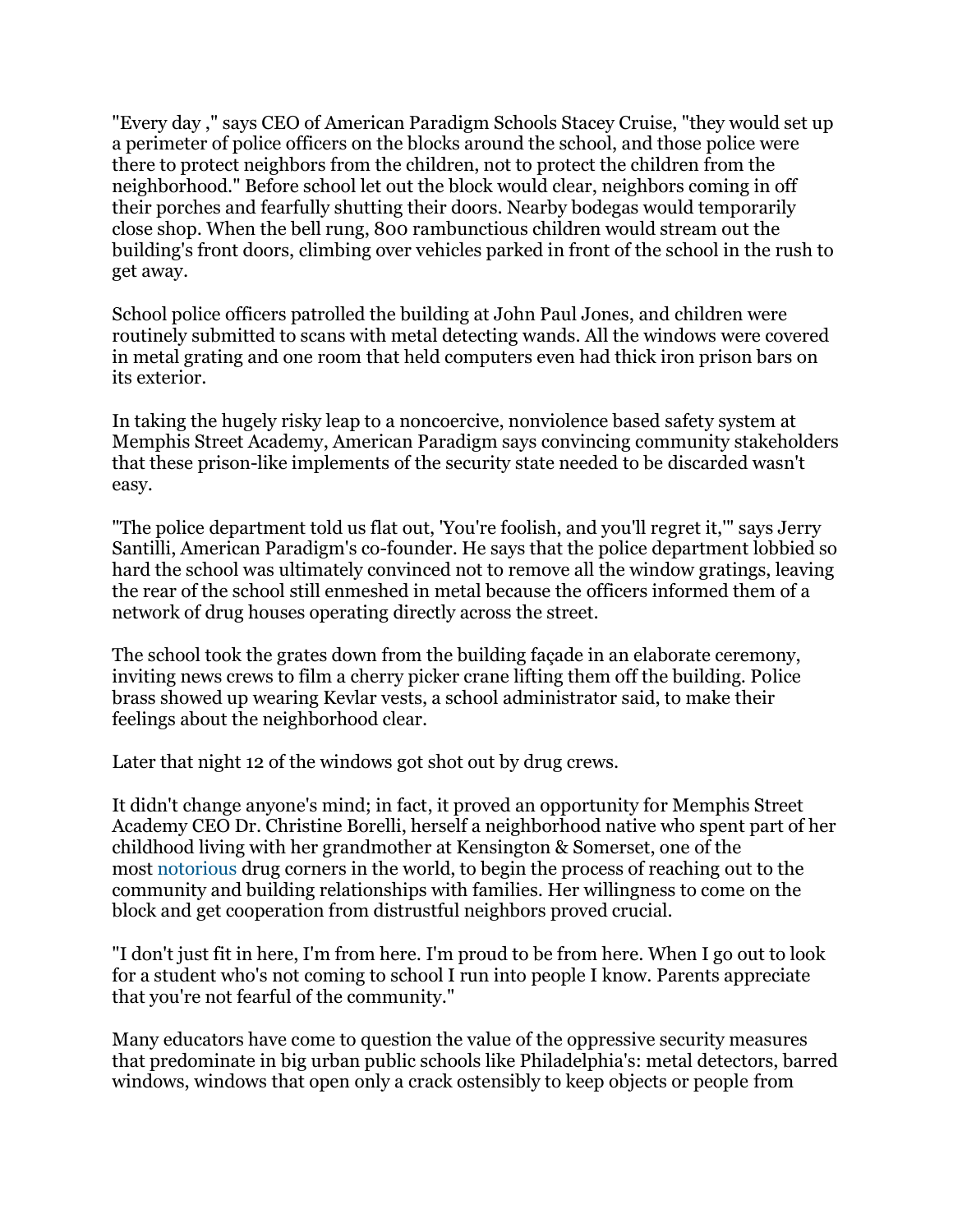being thrown out of them, and militaristic security staff that roam the hallways demanding documentation from students not in the classroom,

Assaults on students by other students and on teachers and administrators have persisted despite these measures. It raises the question of whether the marginal benefits of the district's security apparatus are worth the psychological impact of creating an environment for children that so closely resembles a correctional facility. The kids at John Paul Jones, who nicknamed their own school the "Jones Jail," were clearly aware that it was the school-to-prison pipeline entrance.

Shaun Harper is a professor at the University of Pennsylvania Graduate School of Education where he heads the Center for the Study of Race and Equity in Education. His forthcoming book *Exceeding Expectations* explores the subject of black and Latino male academic achievement, which he feels is shaped by environmental factors like the physical condition and culture at a particular school.

"Environment matters," says Harper, who interviewed hundreds of low-income New York City public school students for his [research](http://www.gse.upenn.edu/equity/content/nyc) on the subject. "If a school promotes academic rigor and going to college, that shapes student behavior. If a school's environment feels unsafe and looks like a prison, then that does, also." None of the kids Harper has ever interviewed who went from a high-security school to a low-security school ever said they felt unsafe without all the bars and metal detectors. Like many educators, he's dubious about the protection these measures actually provide. He cites the story of a hard-working, college-bound student in New York City who accidentally brought to school a box cutter he used on a summer job and forgot to remove from his backpack. For months this student unwittingly carried the box cutter in and out of the school undetected before a security officer finally discovered it. Once the box cutter was discovered, the student was suspended. Did this make the school any safer?

American Paradigm pitched a new way forward on the safety question to AVP, when asking them to come on board as a partner. Rather than aggressive security guards patrolling the hallways, American Paradigm wanted a network of "engagement coaches" whose job is to be continually interacting with children in a supportive instead of punitive role. Engagement coaches were recruited fro[mTroops to Teachers,](http://www.proudtoserveagain.com/) a program that trains veterans as educators. The vets provide a strong role model presence that makes children feel secure. AVP agreed to also train the engagement coaches in nonviolent conflict resolution, so their job is to help mediate disputes rather than dole out punishment. Since the children trust their engagement coaches, the school is able to get ahead of potential conflicts: coaches often get advance word, for example, when something's about to go down in the hallways.\*

Professor Shaun Harper believes even kids who have grown up in violent environments can adapt to a school environment that is more gentle and humane. He explains that in better-performing public schools in New York City, academic achievement can be established as the community norm through small acts like announcing each student's college acceptance over the PA system. "You do this for the 9th graders," Harper explains, "not for the seniors who are getting admitted to college. When I interview